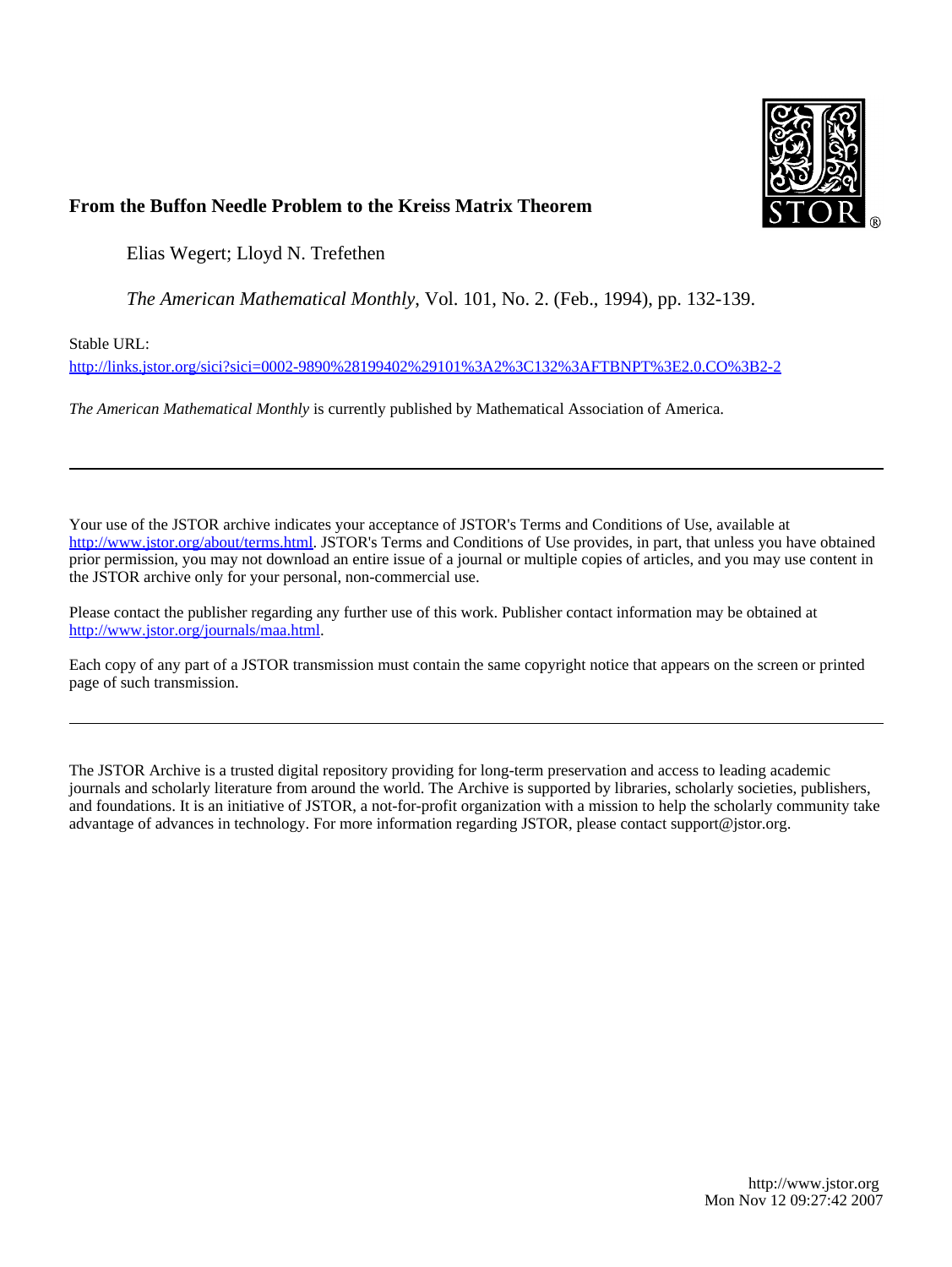# **From the Buffon Needle Problem to the Kreiss Matrix Theorem**

### **Elias Wegert and Lloyd N. Trefethen**

In this paper we present a theorem concerning the arc length on the Riemann sphere of the image of the unit circle under a rational function. But our larger purpose is to tell a story. We thought at first that the story began in 1962 with the Kreiss matrix theorem, the application that originally motivated us. However, our arc length question turns out to be more interesting than that. The story goes back to the famous "Buffon needle problem" of 1777.

**SPIJKER'S LEMMA IN THE COMPLEX PLANE.** Let r be a rational function of order *n*, that is, a quotient of two polynomials of degree at most *n*. Let S denote the unit circle  $\{z \in \mathbb{C}: |z|=1\}$ , and let  $\|\cdot\|_1$ ,  $\|\cdot\|_2$ , and  $\|\cdot\|_{\infty}$  denote the 1-, 2-, and  $\infty$ -norms on S,

$$
||f||_1 = \int_S |f(z)| |dz|, \qquad ||f||_2^2 = \int_S |f(z)|^2 |dz|, \qquad ||f||_{\infty} = \sup_{z \in S} |f(z)|.
$$

Then the arc length of the curve  $r(S)$  in the complex plane, which we denote by  $L_{\mathbb{C}}(r(S))$ , can be represented compactly by the formula

$$
L_{\mathbb{C}}(r(S)) := ||r'||_1.
$$

If r is multiplied by a constant  $\alpha$ ,  $L_{\mathbb{C}}(r(S))$  changes by the factor  $|\alpha|$ . However, this scale-dependence can be eliminated by considering the ratio

$$
L_{\mathbb{C}}(r(S))/\|r\|_{\infty}.\tag{1}
$$

In 1984, building on earlier work by Laptev, Strang, and Tadmor, LeVeque and Trefethen [9] observed that a bound on (1) could be used to derive a sharp form of the Kreiss matrix theorem (which we shall discuss at the end). They therefore posed the question, what is the maximum possible value of (I)?

It is easy to see that the value  $2\pi n$  can be attained; just take  $r(z)$  to be  $z^n$  or  $z^{-n}$ . If r is restricted to be a polynomial, it follows from Bernstein's inequality that  $2\pi n$  is the maximum possible. It is also easy to see that  $2\pi n$  is the maximum value for rational functions in the special case  $n = 1$  (the reader can supply the proof!). Based on these facts and on computer experiments, it was conjectured in [9] that  $2\pi n$  is the maximum value (1) for all rational functions r and all n. However, only the bound  $4\pi n$  was proved, and the task of eliminating this gap of a factor of 2 was presented as an Advanced Problem in this *Monthly* [10].

Just one response to the Monthly problem was received, from James C. Smith, of the University of South Alabama, who improved the bound to  $2(2 + \pi)n$  [16].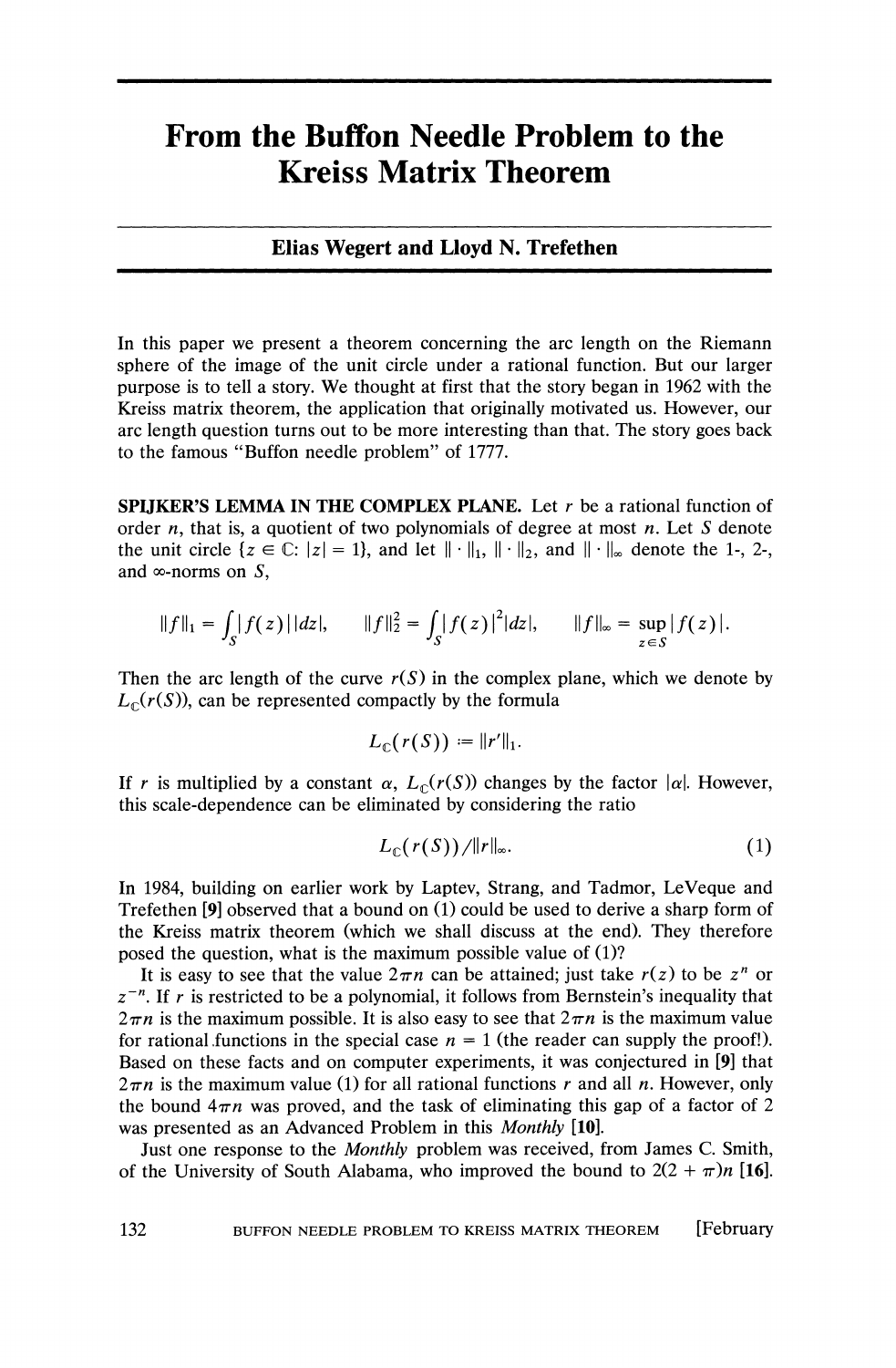Five years later, Marc Spijker of the University of Leiden finally settled the conjecture in the affirmative [17]:

**Theorem 1.**  $L_c(r(S))/||r||_{\infty} \leq 2\pi n$ . ("Spijker's lemma")

**SPIJKER'S LEMMA ON THE RIEMANN SPHERE.** The simplicity of Theorem 1 is marred by the need for the normalization by  $||r||_{\infty}$ . In looking for a cleaner formulation one may ask, what is the analogous result for the Riemann sphere? Let S denote the Riemann sphere  $\{x \in \mathbb{R}^3 : |x| = 1\}$ , with the north and south poles corresponding to the points  $\infty$  and 0 in  $\mathbb{C}$ , respectively, according to the usual stereographic projection, and the equator corresponding to the unit circle S. This identification of  $\mathbb C$  and  $\mathbb S$  is discussed in many books on complex analysis [1], and it is readily shown that a unit of arc length  $|dz|$  at a position  $z \in \mathbb{C}$  is expanded by the factor  $2/(1 + |z|^2)$  in being projected onto S. It follows that if  $r(S)$  is considered as a closed curve on S, with  $L_s(r(S))$  denoting its arc length on S, then we have

$$
L_{\rm s}(r(S)) := \|2r'/(1+|r|^2)\|_1\tag{2}
$$

Now, the trivial scale-dependence has been eliminated from the problem. It makes sense simply to ask, what is the maximum possible value of  $L_s(r(S))$ ?

The new result of this paper is the following answer to this question:

**Theorem 2.**  $L_{\mathcal{S}}(r(S)) \leq 2\pi n$ . ("Spijker's lemma on the Riemann sphere")

The proof of Theorem 2 will emerge in the following pages. For the moment, we note first of all that like Theorem 1, Theorem 2 is obviously sharp, with equality attained for any r that maps S with winding number  $n$  onto a great circle of S. (For example,  $r(z) = z^n$  maps S with winding number *n* onto the equator, and  $r(z) = i^{n}(z - 1)^{n}/(z + 1)^{n}$  maps S with winding number n onto the Greenwich meridian.) A more important observation is that for any r with  $||r||_{\infty} \leq 1$ , we have  $L_{\mathfrak{g}}(r(S)) \le L_{\mathfrak{g}}(r(S))$ . This follows from (2), since  $2/(1+|r|^2) \ge 1$  when  $|r| \le 1$ . Consequently, Theorem 2 implies Theorem 1as a corollary. Thus Spijker's lemma on the Riemann sphere is both simpler and stronger than Spijker's lemma in the complex plane, and perhaps it should be considered the more fundamental result.

FROM THE NEEDLE PROBLEM TO POINCARÉ'S FORMULA. The reader has undoubtedly encountered the Buffon needle problem, published by the Comte de Buffon in 1777. Suppose a needle of length 1 is thrown at random on a plane ruled by parallel lines at a distance 1 apart. What is the probability that the needle will land in a position that crosses a line? Easy calculus shows that the answer is

Probability of intersection = 
$$
\frac{2}{\pi}
$$
.

Buffon, incidentally, was the leading French naturalist of the eighteenth century and also a translator of Newton. He worked on his "problème de l'aiguille" long before publishing it as an appendix on "moral arithmetic" in his 44-volume treatise on natural history [3].

The needle problem became well known, especially among the French, and was generalized. Laplace, without referencing Buffon, solved the analogous problem for a square grid (Théorie Analytique des Probabilités, 1812). A more important generalization was to consider the slightly modified question: if the needle has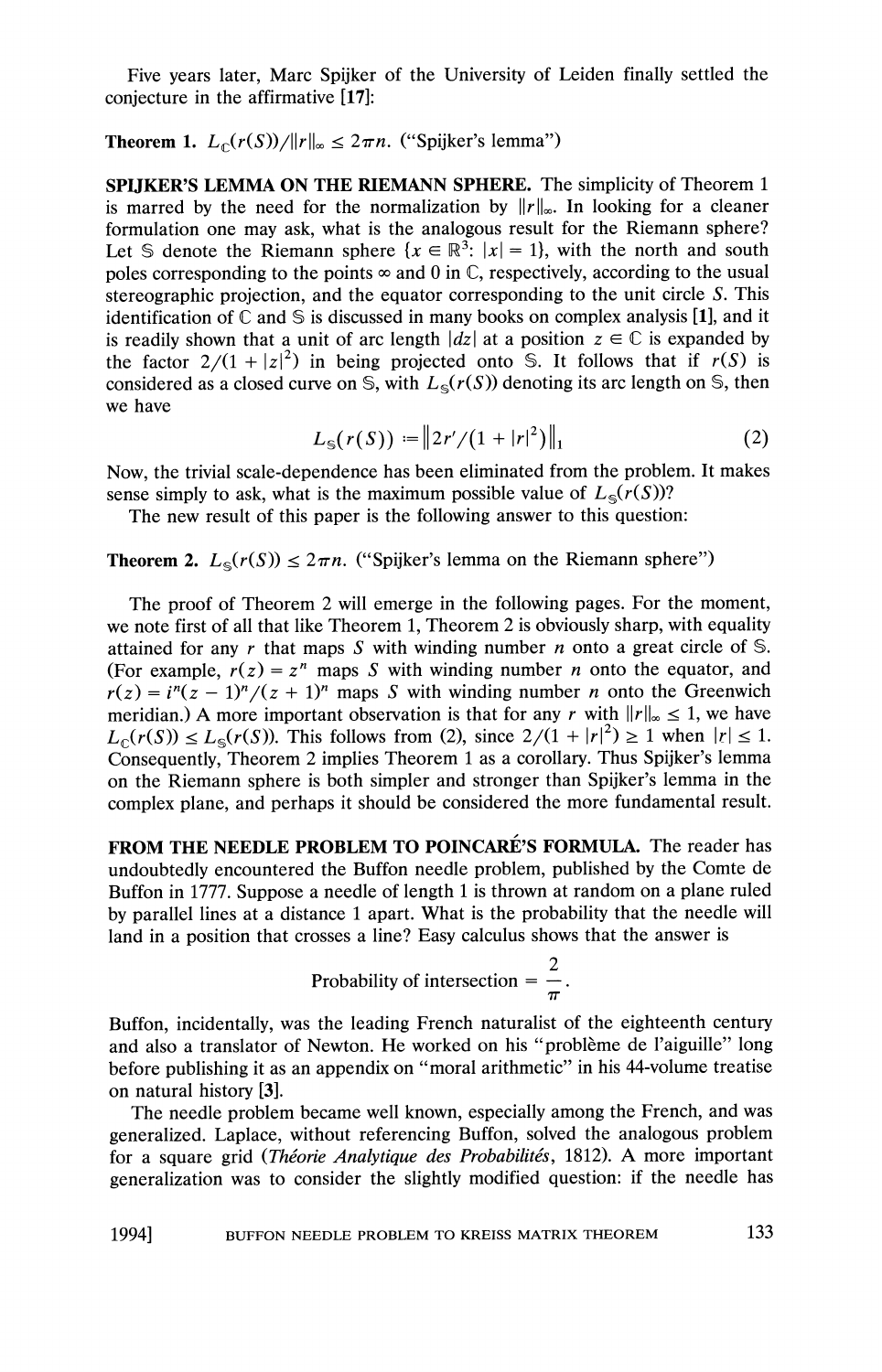length L, possibly greater than 1, what is the expected number of intersections? The answer is easily seen to be

Teater than 1, what is the *expected number* of intersections?

\nseen to be

\nExpected number of intersections = 
$$
\frac{2L}{\pi}
$$
.

\n(3)

And from here it is a small step mathematically, but a big one conceptually, to note that the same formula (3) is valid also for a paper clip. Various steps in this direction were taken by Cauchy, Lamé, and Barbier, among others [2]. In fact, if any rectifiable curve  $\Gamma$  of arc length  $L$  is thrown at random on the parallel grid, the expected number of intersections is (3). (A curve is rectifiable if its real and imaginary parts are functions of bounded variation [I].) The idea behind this result is that  $\Gamma$  can be thought of as a concatenation of infinitesimal straight segments, each satisfying (3) for an appropriate infinitesimal value of L. Now it may seem at first that the expected number of intersections for  $\Gamma$  should be more complicated than the sum of the expected numbers for the segments  $\Gamma$  is composed of, since after all, the segments do not fall on the grid independently. However, independence is not relevant unless one cares about the efficiency of (3) as a method for approximating  $\pi$ . It is a basic fact of statistics that the expectation of a sum of random variables is equal to the sum of the expectations, regardless of whether or not they are independent. This observation seems elementary to us now, but its application to the needle problem was evidently not obvious in the nineteenth century.

Taking the paper clip to be a circle of radius  $\frac{1}{2}$  gives an easy way to remember Buffon's result and its generalization (3). For this choice of  $\Gamma$ , L is  $\pi$  and the number of intersections is exactly 2, no matter how the paper clip falls.

We now want to move from the plane to the sphere, a step taken as early as 1860 by Barbier [2]. Consider a "spherical paper clip"—that is, a curve  $\Gamma$ embeddable in the Riemann sphere. Suppose  $\Gamma$  is oriented at random on S. What is the expected number of intersections with the equator? The answer is again essentially a matter of combining calculus with elementary statistics:

Expected number of intersections on the sphere = 
$$
\frac{L}{\pi}
$$
. (4)

Or one can skip the calculus and remember this result by thinking of the case in which  $\Gamma$  is itself a great circle. In this case  $L = 2\pi$  and the number of intersections is again exactly 2 unless  $\Gamma$  happens to land exactly on the equator, an event of probability zero.

A final development completes this brief history. After Barbier, other mathematicians generalized these results further, including Poincaré, who referenced neither Buffon nor Barbier (Calcul des Probabilités, 1896 [12]). By this time it was clear that although the needle problem and its generalizations had conventionally been formulated as problems of probability, that interpretation could be dispensed with. Instead of orienting  $\Gamma$  at random on  $\mathcal S$  and asking for the expected number of intersections with a fixed equator, one can consider  $\Gamma$  to be fixed on  $\mathcal S$  and compute its arc length  $L_{\leq}(\Gamma)$  as an integral of the number of intersections with all great circles. To be precise, for any rectifiable curve  $\Gamma \subseteq \mathbb{S}$  and any  $x =$  $(x_1, x_2, x_3) \in \mathbb{S}$ , let  $\nu(\Gamma, x)$  denote the number of points of intersection of  $\Gamma$  with the great circle on S consisting of points equidistant from the antipodes  $\pm x$ . (When this number is infinite, the definition of  $\nu(\Gamma, x)$  does not matter, for the set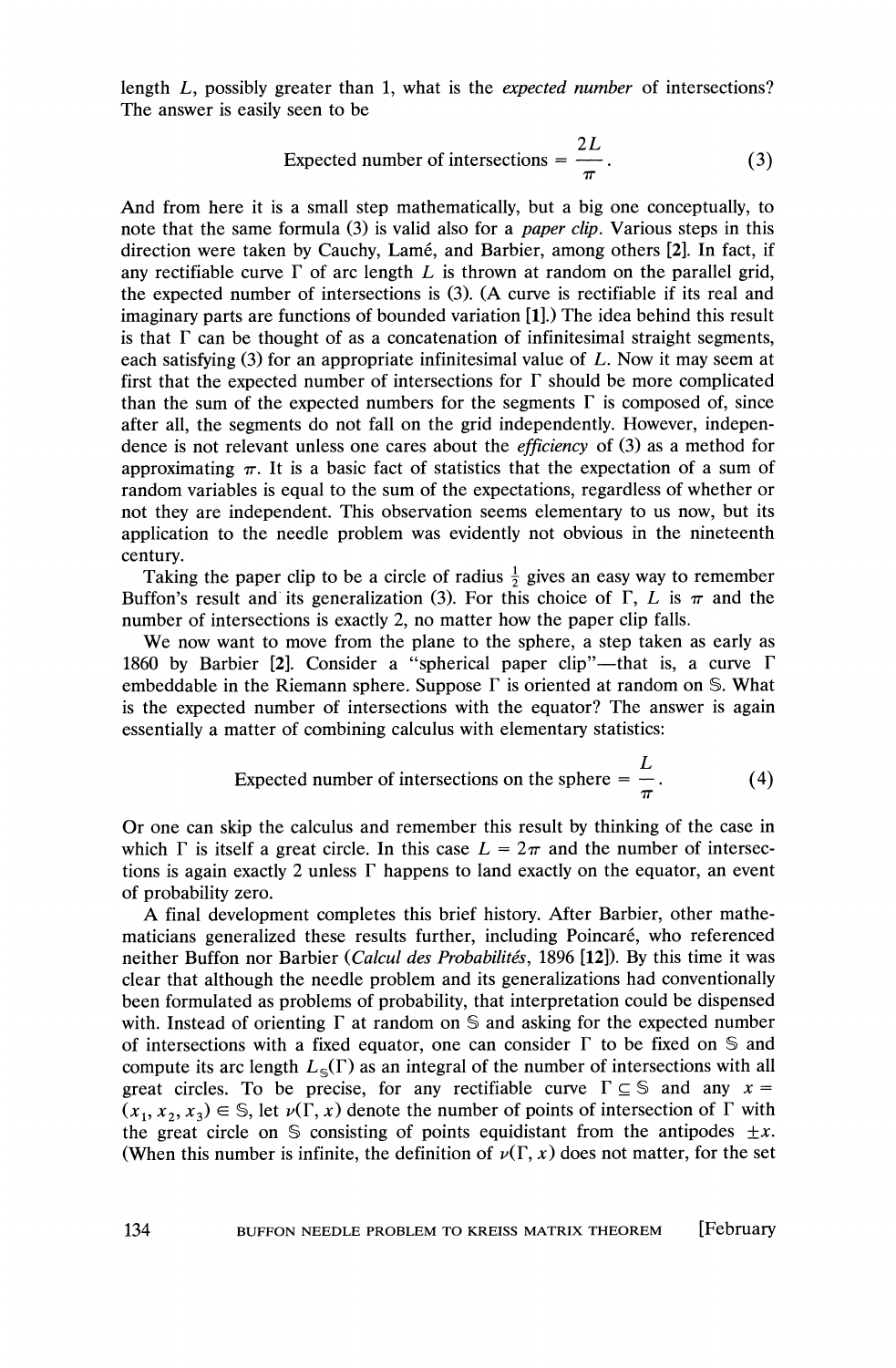of such points has measure zero.) One obtains the following elegant result:

**Lemma 1.** 
$$
L_{\mathbb{S}}(\Gamma) = \frac{1}{4} \int_{\mathbb{S}} \nu(\Gamma, x) dx
$$
. ("Poincaré's formula")

The integral is taken with respect to area measure on S.

Lemma 1 can be expressed in words as follows. To find the arc length of a curve on the Riemann sphere, integrate its numbers of intersections over all great circles, then divide by 4. Or, equivalently, since the sphere has surface area  $4\pi$ , take the average number of intersections and multiply by  $\pi$ . This latter paraphrase of Lemma 1makes plain its equivalence to (4).

Poincaré's formula has far-reaching generalizations described in the book by Santal6 [IS], which the reader may consult for a wealth of related ideas as well as for the rigor lacking in the discussion above. It forms a centerpiece of the field known earlier as "geometric probability" but now as "integral geometry."

**PROOF OF SPIJKER'S LEMMA.** Is it obvious now how to prove Theorem 2? All we need is the following lemma, whose proof we shall spell out though it might equally well have been left as an exercise. As above,  $v(r(S), x)$  denotes the number of intersection points of the curve  $r(S)$  with the great circle on the Riemann sphere  $\mathcal S$  defined by the points  $\pm x$ .

**Lemma 2.** If r is a rational function of order n, then  $\nu(r(S), x) \leq 2n$  for all  $x \in S$ with the possible exception of a single pair  $x = \pm x_0, x_0 \in \mathbb{S}$ .

*Proof:* Since any point of  $S$  can be rotated to any other by a Möbius transformation, leaving the set of rational functions of order  $n$  invariant, we are free to choose a particular value of  $x$  for convenience. Let us take  $x$  to be the north pole, so that the great circle in question is the equator, i.e., the image of S on  $\mathcal S$ . If  $r(z) = p(z)/q(z)$  for polynomials p and q of degree  $\leq n$ , then for  $z \in S$ ,

$$
|r(z)|^2 = \left|\frac{p(z)}{q(z)}\right|^2 = \frac{p(z)\overline{p}(\overline{z})}{q(z)\overline{q}(\overline{z})} = \frac{p(z)p^*(z)}{q(z)q^*(z)},
$$

where  $p^*(z) = z^n \overline{p}(z^{-1})$  and  $q^*(z) = z^n \overline{q}(z^{-1})$ . The condition  $|r(z)|^2 = 1$  is thus a polynomial equation in z of degree at most  $2n$ . Therefore  $r(S)$  intersects the equator in at most  $2n$  points, counted with multiplicity, unless it lies along the equator exactly. In the latter case it is obviously only the north and south poles for which the intersection number is infinite.  $\blacksquare$ 

Since the surface area of S is  $4\pi$  and since  $\frac{1}{4} \cdot 2n \cdot 4\pi = 2\pi n$ , Theorem 2 is an immediate consequence of Lemmas 1and 2.

Spijker's original proof of Theorem 1, though derived independently, can be interpreted as a planar version of the same argument just given to establish Theorem 2. In particular, equation (6) of  $[17]$  is a kind of Poincaré formula for the complex plane, expressed in terms of lengths of one-dimensional projections instead of numbers of intersections. Apparently this formula was first worked out by Cauchy in 1832 and published by him in 1841 [S].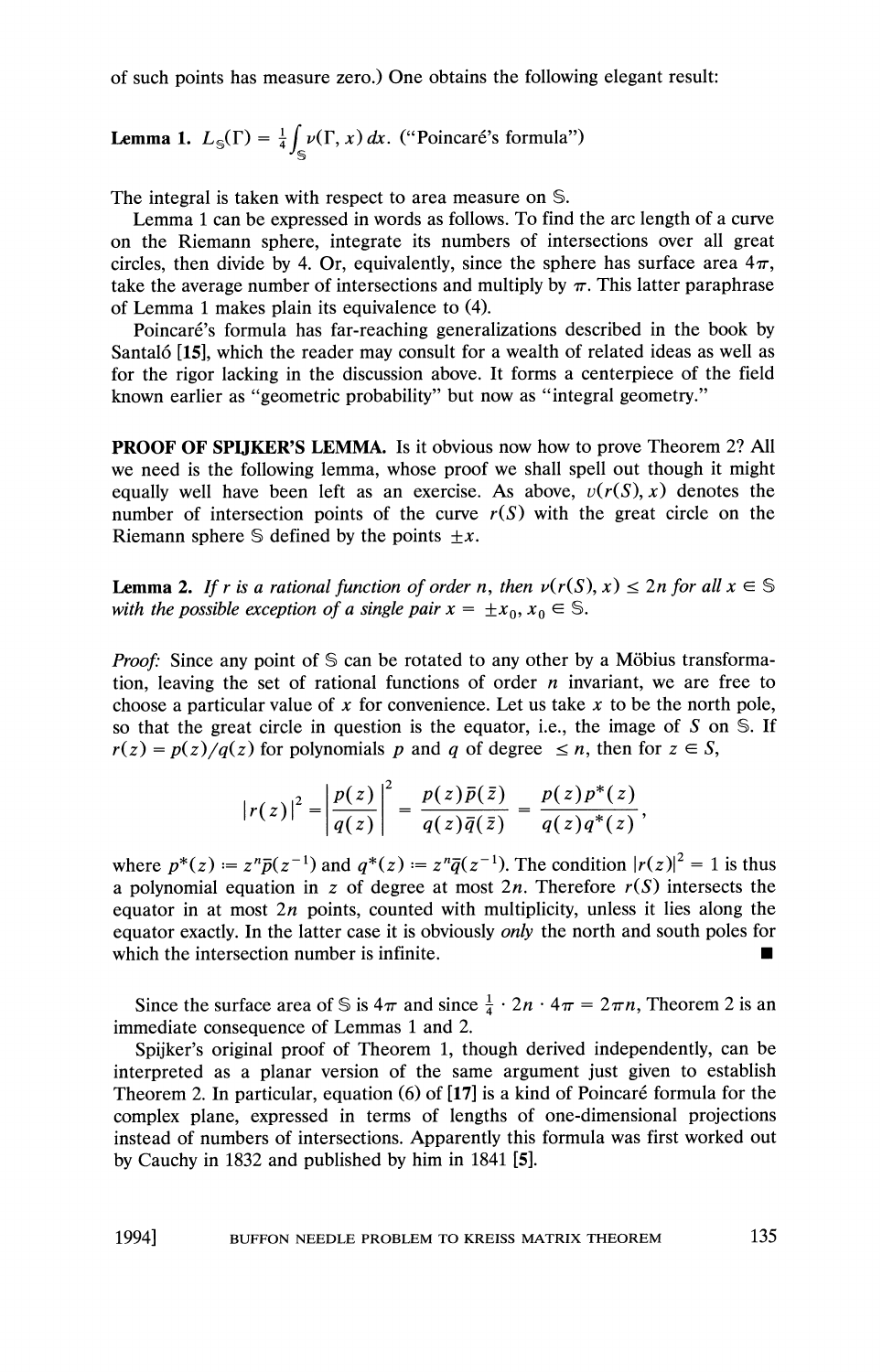**THE KREISS MATRIX THEOREM.** What does all this have to do with the Kreiss matrix theorem? Let *A* be an  $n \times n$  matrix, and let  $\|\cdot\|$  denote the matrix norm induced by the vector norm  $\|\cdot\|_2$ . The Kreiss matrix theorem, originally published in 1962 [a], concerns the problem of characterizing matrices and families of matrices that are *power-bounded.* Let us define

$$
p(A) = \sup_{k \geq 0} \|A^k\|, \qquad r(A) = \sup_{|z| > 1} (|z| - 1) \| (zI - A)^{-1} \|.
$$

The current, sharp form of the theorem reads as follows [17]:

#### **Theorem 3.**  $r(A) \leq p(A) \leq enr(A)$ . ("Kreiss matrix theorem"

In words, a matrix A is power-bounded  $(p(A) < \infty)$  if and only if the norm of its *resolvent*  $(zI - A)^{-1}$  increases at most inverse-linearly as *z* approaches the unit circle from the outside  $(r(A) < \infty)$ . Moreover, the gap between  $p(A)$  and  $r(A)$  is a factor of at most  $e (= 2.718...)$  times *n*, so the same conclusion applies to families of matrices  $\{A_{\nu}\}$  of fixed dimension that satisfy uniform bounds on  $p(A_{\nu})$ and  $r(A_n)$ .

The first inequality of Theorem 3 asserts that if  $||A^k|| \le C$  for  $k \ge 0$ , then  $||zI - A|^{-1}|| \le C/(|z| - 1)$  for  $|z| > 1$ . This is easy to prove by making use of the power series  $(zI - A)^{-1} = z^{-1}I + z^{-2}A + z^{-3}A^{2} + ...$  The more interesting inequality is the second one, which asserts that if  $||(zI - A)^{-1}|| \le C/(|z| - 1)$  for  $|z| > 1$ , then  $||A^k|| \le enC$  for  $k \ge 0$ . According to Tadmor's remarks in [18] for the earlier developments, the history of successive improvements toward this constant *en* involves no fewer than nine steps, though the earlier authors in the list were certainly not concerned with optimizing the constant:

| Kreiss $62$ :            |                                             |
|--------------------------|---------------------------------------------|
| Morton '64:              | $\sim [r(A)]^{n^n}$<br>$\sim 6^n(n+4)^{5n}$ |
| Miller & Strang '66:     | $\sim n^n$                                  |
| Miller '67:              | $\sim e^{9n^2}$                             |
| Laptev '75/Strang '78:   | $32en^2/\pi$                                |
| Tadmor '81:              | $32en/\pi$                                  |
| LeVeque & Trefethen '84: | 2en                                         |
| Smith '85:               | $e\left(1+\frac{2}{\pi}\right)n$            |
| Spijker '91:             | en                                          |

History, thank goodness, stops here. It is shown in [9] that the constant *en* is best possible.

As the estimates have become sharper, the proofs have become mercifully simpler and have ceased to depend upon the explicit manipulation of eigenvalues and normal forms of matrices. We reproduce now the argument from [9] that shows how the constant *en* follows from Spijker's lemma.

*Proof of the second inequality of Theorem 3.* According to the calculus of resolvents described for example in [7], the matrix  $A<sup>k</sup>$  can be written as the Cauchy integral

$$
A^k = \frac{1}{2\pi i} \int_G z^k (zI - A)^{-1} dz,
$$

where G is any curve enclosing the eigenvalues of A, which must lie in  $\{z \in \mathbb{C} :$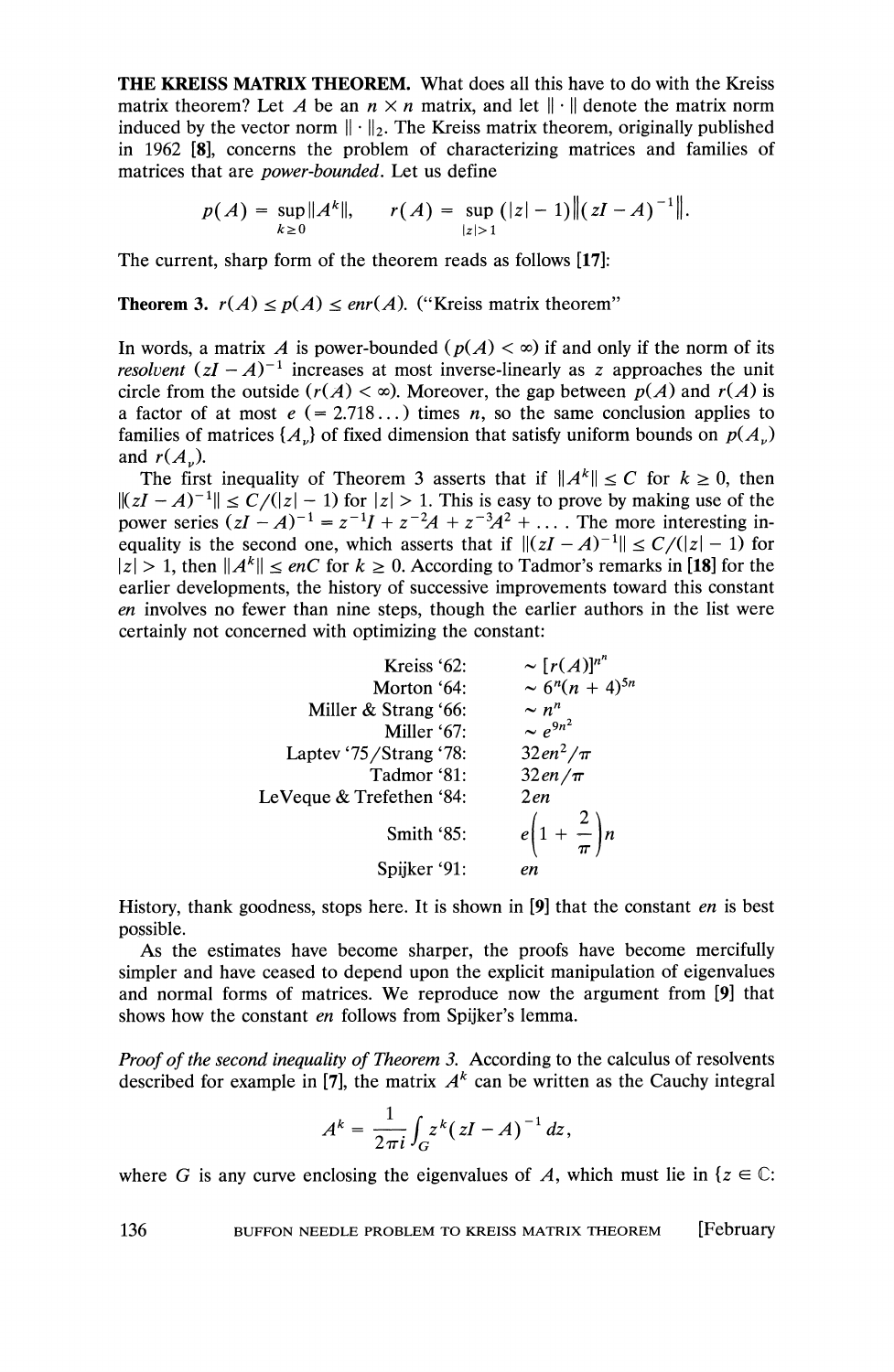$|z| \leq 1$  if  $r(A) < \infty$ . Let u and v be arbitrary n-vectors with  $||u||_2 = ||v||_2 = 1$ . Then

$$
v^*A^ku=\frac{1}{2\pi i}\int_Gz^kq(z)\,dz,
$$

where  $v^*$  denotes the conjugate transpose of v and  $q(z)$  is the function  $v^*(zI A^{-1}u$ , which can be shown to be a rational function of order n. Integration by parts gives

$$
v^*A^ku = \frac{-1}{2\pi i(k+1)}\int_G z^{k+1}q'(z)\,dz.
$$

Let the contour of integration be taken as  $G = \{z \in \mathbb{C}: |z| = 1 + (k + 1)^{-1}\}\)$ . On this contour we have  $|z^{k+1}| \leq e$  and hence

$$
|v^*A^ku|\leq \frac{e}{2\pi(k+1)}\int_G|q'(z)||dz|.
$$

This integral can be interpreted as the arc length of  $q$  over the circle  $G$ . By a trivial change of variables it might as well be an arc length over the unit circle S. Theorem 1 therefore implies

$$
|v^*A^k u| \leq \frac{e}{2\pi (k+1)} (2\pi n) \sup_{z \in G} |q(z)|,
$$

and therefore, since the supremum of  $|q(z)|$  on G is at most  $(k + 1)r(A)$ , by the definition of  $r(A)$ , we have

$$
|v^*A^ku|\leq enr(A).
$$

Finally, we note that since  $||A^k||$  is the supremum of  $|v^*A^k u|$  over all vectors u and v with  $||u||_2 = ||v||_2 = 1$ , this last inequality proves the theorem.

The Kreiss matrix theorem has been a fixture of numerical analysis since its appearance in 1962 and dissemination in the well-known book by Richtmyer and Morton [14]. It is one of the fundamental results available for establishing numerical stability of discrete processes.

**CONCLUSION.** From Buffon to Spijker to Kreiss, the pieces of our story fit together so neatly that it may seem there can be nothing more to say. Nevertheless, matters related to the Kreiss matrix theorem are subjects of active interest today, and in conclusion, we would like to mention a recent generalization of Theorem **3**  and an open question.

The generalization concerns the problem of numerical stability of the "method of lines." When time-dependent partial differential equations are solved numerically by discretization, it is common to simplify the process by constructing the space discretization and the time discretization independently. For example, the Crank-Nicolson formula for solving parabolic PDEs, of which the prototype is the heat equation  $u_t = u_{xx}$ , can be viewed as a second-order centered finite difference with respect to **x** coupled with the "trapezoid formula" with respect to *t.* In more realistic problems the space discretization might involve more complicated finite difference, finite element, or spectral approximations and the time discretization might be accomplished by any of the familiar methods for ODES such as Runge-Kutta or Adams-Bashforth formulas [6].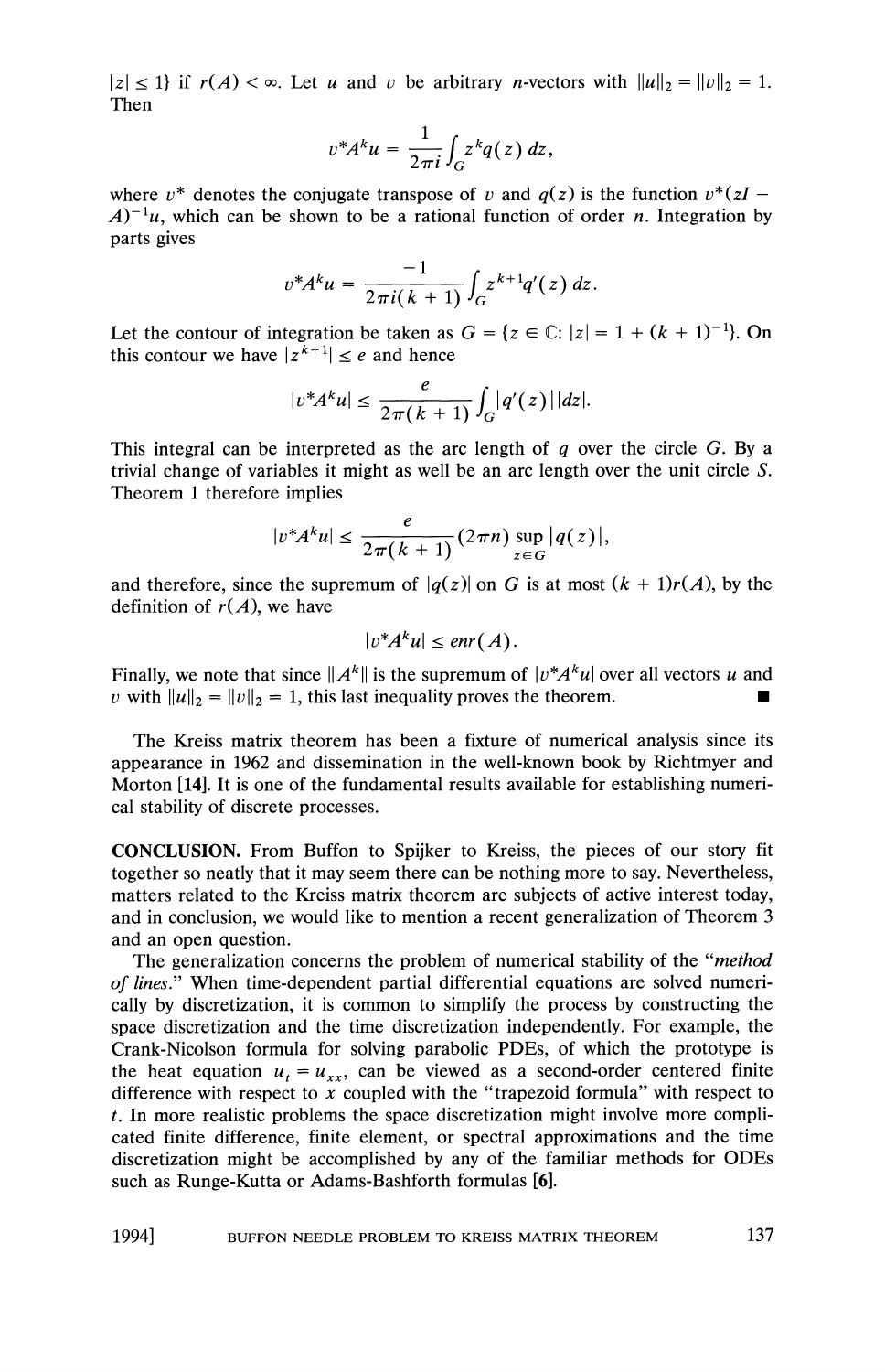According to the celebrated Lax Equivalence Theorem, the numerical solution computed by a consistent discretization of a well-posed linear partial differential equation will converge to the solution of the PDE as the mesh size shrinks to 0 if and only if the discretization is numerically stable [14]. (We ignore the effects of rounding errors.) But how does one test for numerical stability? It has recently been shown that for method of lines calculations, one can do it by a transplantation of the Kreiss matrix theorem from the unit disk to the subset of  $\mathbb C$  known as the *stability region* of the ODE formula [13]. One replaces the monomial  $A<sup>k</sup>$  in the term  $p(A)$  of Theorem 3 by the solution to a more general matrix recurrence relation, and the unit disk in the term  $r(A)$  of Theorem 3 by the stability region. The condition for stability is that the norm of the resolvent of an appropriate spatial discretization matrix must increase at most inverse-linearly as *z* approaches the boundary of the stability region from the outside. For numerical analysts, to whom stability regions of ODE formulas are as familiar as simple groups are to algebraists, this result provides an easy means of applying the Kreiss matrix theorem to a wide range of practical problems. In particular it is applicable to the stability analysis of the high-accuracy numerical techniques known as spectral methods [4], where the matrices that arise are often far from normal and difficult to analyze by more elementary techniques.

The open question is, what happens to Theorem 3 if  $r(A)$  is viewed as a constant rather than a variable? If  $r(A) = 1$ , then it can be shown that the field of *values* of A, that is, the set of Rayleigh quotients  $u^*Au/||u||_2^2$ , must lie in the closed unit disk. By a result due originally to Lax and Wendroff and subsequently sharpened by Halmos, Berger, and Pearcy [14], it follows that when  $r(A) = 1$  we have  $p(A) \le 2$ , or in other words, the factor *en* of Theorem 3 can be replaced by the constant 2, independently of *n*. Now, what if  $r(A)$  is a constant greater than 1? For example, what can be said about  $p(A)$  if  $r(A) = 2$ ? It is known that  $p(A)$  can no longer be bounded by a constant [ll], but beyond this-for example, whether en can be improved to a quantity that grows only logarithmically in  $n$ —nothing is known.

ACKNOWLEDGMENTS. The problem of generalizing Spijker's lemma to the Riemann sphere was raised by the second author at a meeting in Obenvolfach in February, 1991. The proof presented here was devised by the first author, who is grateful to D. Stoyan for pointing out the connections with integral geometry. Subsequently A. I. Aptekarev of the Keldysh Institute of Applied Mathematics in Moscow has communicated to us a different and equally simple proof based on induction in *n.* 

We are grateful also for advice from a number of others, especially Marc Spijker.

This paper was written during a visit by the second author to the Universite Pierre et Marie Curie in Paris, across the street from the Jardin des Plantes where Buffon served as Director *250* years ago and his statue stands today.

#### **REFERENCES**

- 1. L. Ahlfors, *Complex Analysis,* McGraw-Hill, 1966.
- 2. E. Barbier, Note sur le problème de l'aiguille et le jeu du joint couvert, *J. Math. Pures Appl.*, 5 (1860) 273-286.
- 3. G. Buffon, *Essai d'arithmétique morale*, Supplément à l'Histoire Naturelle, v. 4, 1777.
- 4. C. Canuto, M. Y. Hussaini, A. Quarteroni, and T. A. Zang, *Spectral Methods in Fluid Dynamics,*  Springer-Verlag, 1988.
- 5. A. Cauchy, Note sur divers théorèmes relatifs à la rectification des courbes, et à la quadrature des surfaces, *Comptes Rendus*, 13 (1841), p. 1060, reprinted in A. Cauchy, *Oeuvres*, Serie I, v. 6, pp. 369-375, Gauthier-Villars, Paris, 1888.
- 6. E. Hairer, S. P. Ngrsett, and G. Wanner, *Soluing Ordinary Differential Equations,* Springer-Verlag, 1987 (v. 1) and 1991 (v. 2).